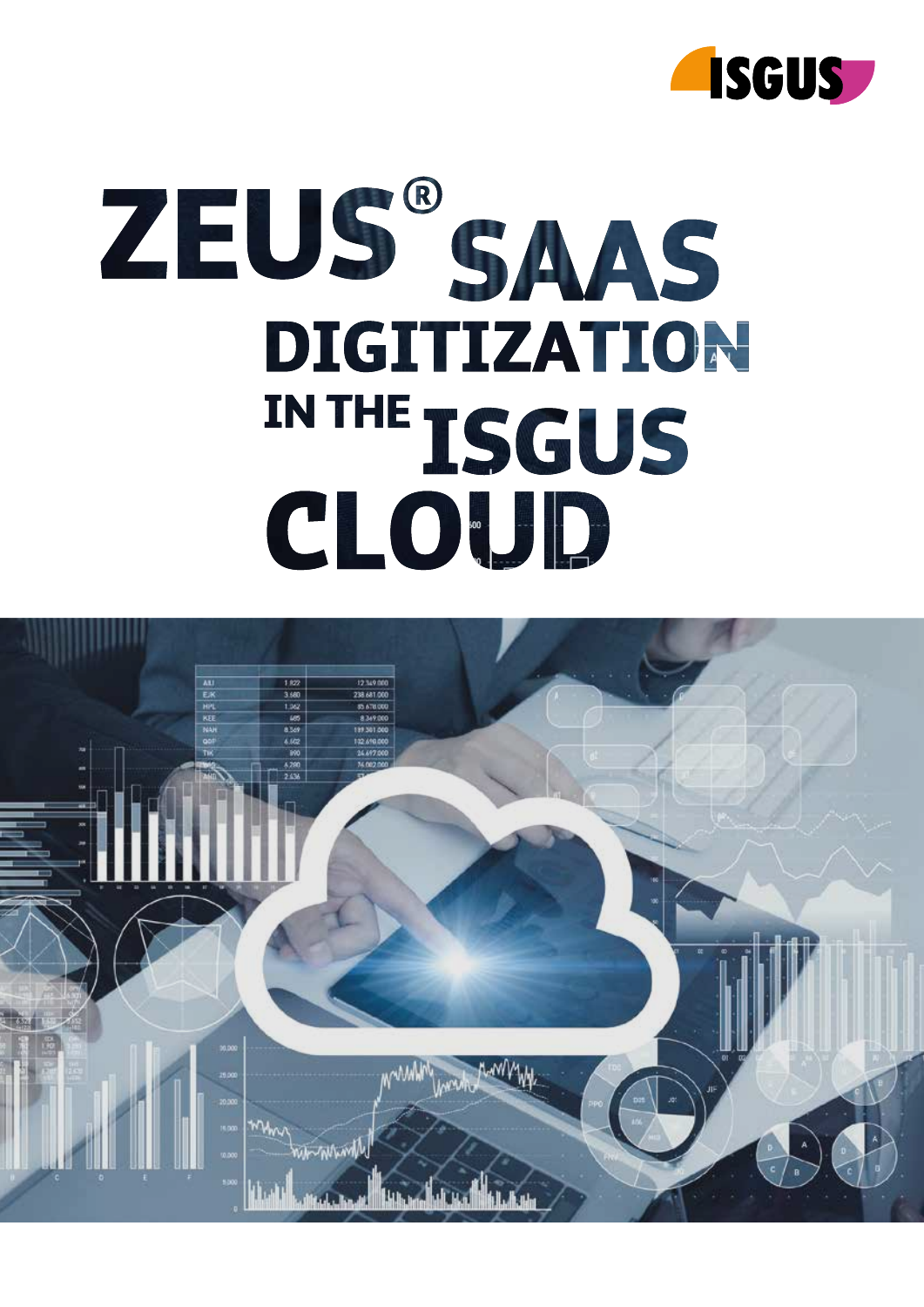### T&A ACCESS STAFF SCHEDULING **PDC**<br>SOFTWAR OUTSOURCING AS SOFTWARE AS A SERVICE

**Part Andrew** 

#### ALWAYS AHEAD IN TIME

This is also true when it comes to Software as a Service. In fact, ISGUS is the first provider to offer with ZEUS® eXperience a professional T&A solution plus all relevant modules required for an efficient digital workforce management not only on-premise but also as Software as a Service (SaaS) in the ISGUS cloud.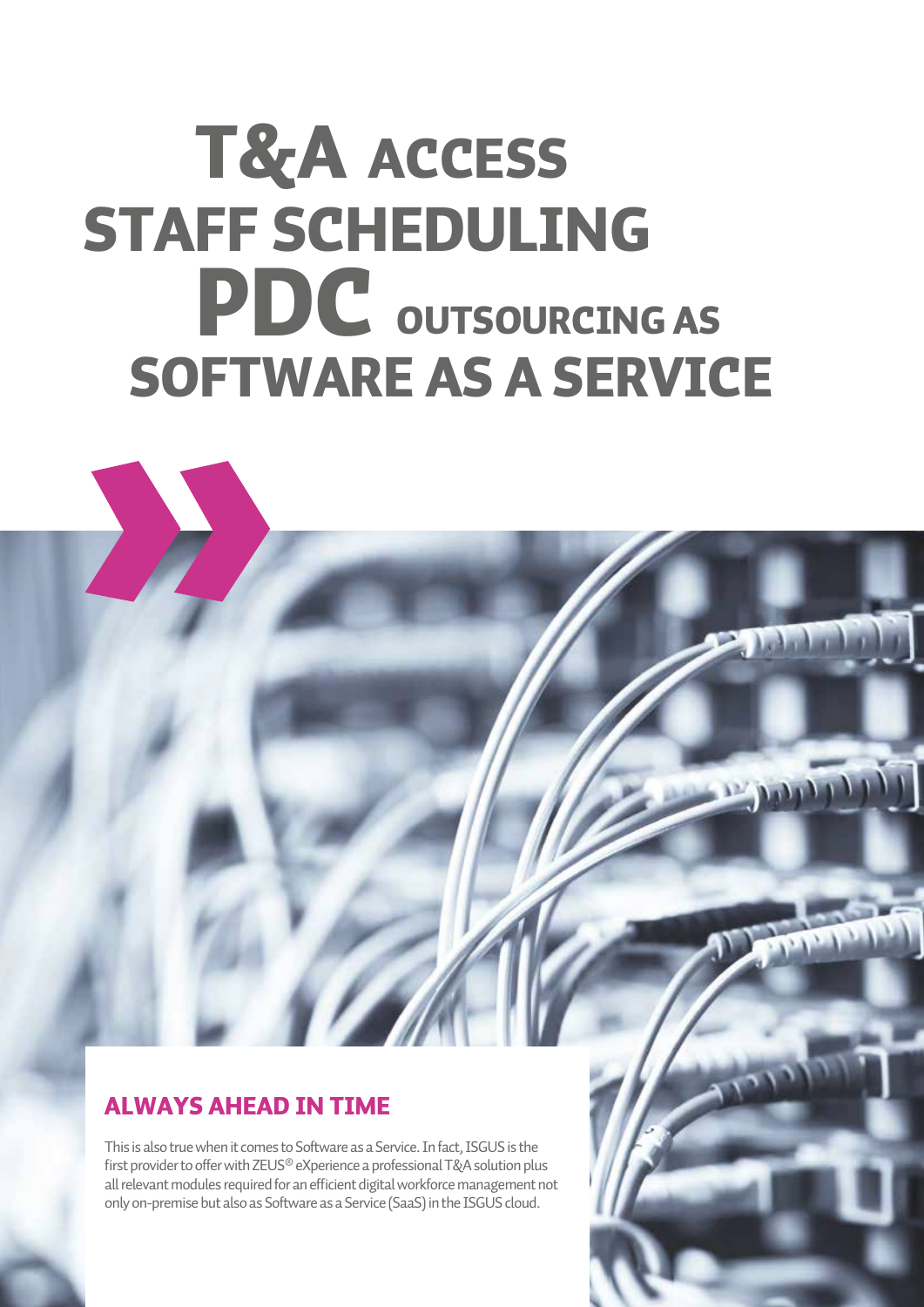



#### SaaS: Focus on your core business and achieve substantial cost savings

With ZEUS® eXperience, ISGUS develops a professional solution based on perfectly harmonised hardware and software components. Due to the modular concept, the different modules for time and attendance including webbased clients and workflows, production data capture, job costing, staff scheduling and access control can be easily combined and complemented as required. Thanks to our comprehensive experience and know-how in each of these fields, our modular solution proves practical relevance and supports you sustainably in the realignment of your digital time management.

ZEUS<sup>®</sup> eXperience in the ISGUS cloud effectively assists you in implementing your objectives in terms of strategy and cost planning. As SaaS provider, we underline our competence as your reliable partner and provide you, as an ISGUS user, with an extended range of benefits and applications.

#### Benefit from the know-how of the ISGUS Group

In 2008, we started to set up the ISGUS data centre at our headquarters in Villingen-Schwenningen which, since then, steadily continues to be expanded. Our fully equipped data centre meets the highest technical standards and complies with all data security and data protection requirements according to both the German law and the European GDPR.

The ISGUS Group with its own data centre is best positioned to further strengthen its role as a pioneer in outsourcing the digital Workforce Management solution. We are entirely independent of third-party cloud infrastructure providers. The ISGUS Group as well as our comprehensive solution portfolio largely benefit from our know-how and experience as operator of the ISGUS data centre.

#### Customer proximity is top priority for **ISGUS**

The ISGUS Group operates a dense network of sales and service centres and, with numerous locations worldwide, we most certainly are represented in your vicinity. Thanks to our subsidiaries in Austria, Switzerland, UK and the USA as well as our long-standing partners in most European countries, we have become the most reliable partner for our customers.

Also as a SaaS customer, your local ISGUS Sales and Support team is your active partner and will guide you throughout the entire project, from analysis and consultation, through to installation, customizing, training and support services.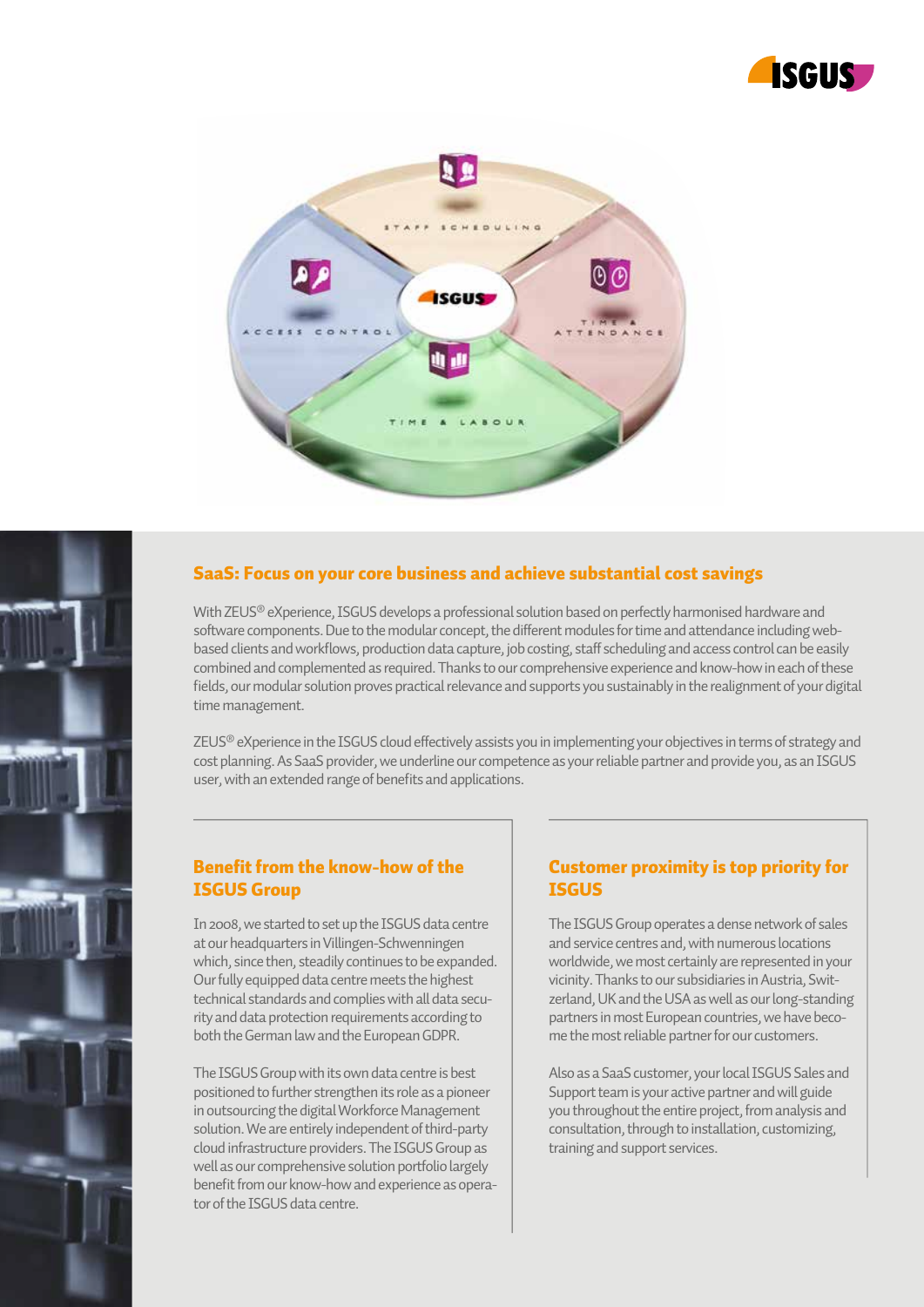## YOUR BENEFITS FROM SOFTWARE AS A SERVICE

#### YOUR BENEFITS

- » No IT infrastructure investment nor on-going costs for maintenance
- » No administration expense for your digital Workforce Management
- » Guaranteed high degree of availability of 99.5% in the ISGUS data centre
- » Transparent and predictable cost structure
- » Prompt availability, totally independent from your other internal IT projects

l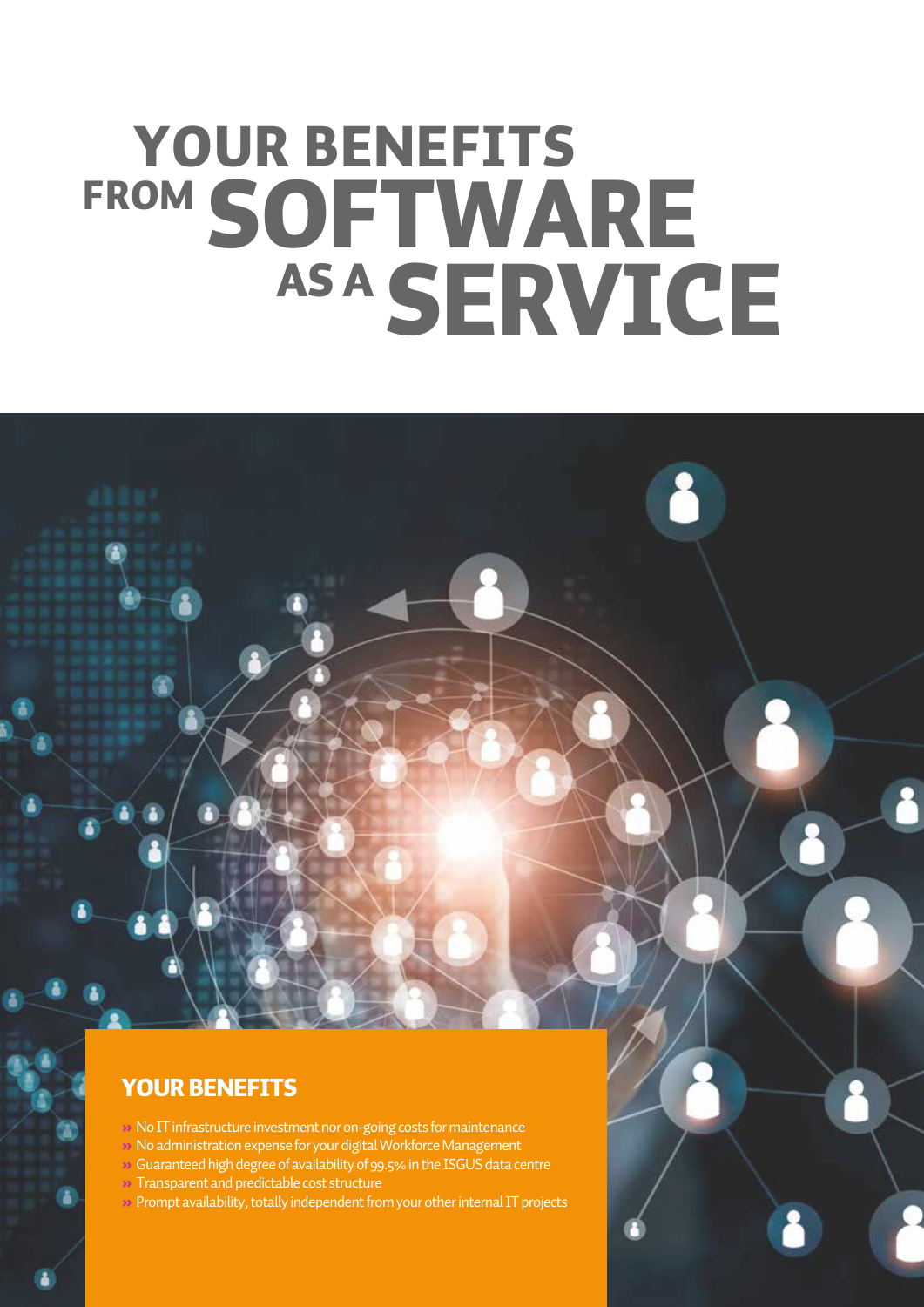





Access Control



**ZELIC®** Staff Scheduling



ZEUS® Production Data Capture

#### SaaS in the ISGUS data centre - certified according to ISO/IEC 27001:2013

SaaS opens up new perspectives for your strategy and cost planning. The benefits arising from the use of our ZEUS® solution on the one hand, and the advantages of the ISGUS data centre on the other hand, create clear added value that can make a decisive difference with regard to your competition.

#### Competent consulting

We not only analyse and advise you with regard to the solution that best suits you and your business. Additionally, our Software as a Service solution offers the following benefits to the users:

#### How do you work with ZEUS® eXperience as a SaaS user?

- **»** SaaS customers access their ZEUS® system hos ted in the ISGUS data centre over the web. ZEUS® is a .NET developed web-based solution making client software (terminal server, Citrix, etc.) obsolete.
- **»** With ZEUS® as SaaS, you work just as independ ently and individually as with an in-house solution.
- **»** You are definitely not an anonymous data centre client, but ISGUS is your active partner at all times. Your local ISGUS sales centre will guide and assist you as a competent and experienced business partner right from the first consultation. ISGUS takes care of customizing the system, provides you with professional hotline support and remote maintenance services and, additionally, maintains your hardware components used on site for T&A and access control.



#### Which cost savings do you benefit from as a SaaS user?

- **»** Our cloud solution means no investment in costly IT hardware on site, such as servers, operating systems, database licences, etc.
- **»** Furthermore, all ongoing costs for maintenance and updating of your own IT infrastructure are eliminated.
- **»** Upfront investment for ZEUS® software licences as well as costly software updates are no longer required! In the ISGUS data centre, you always work with our latest, successfully tested and fail safe program version.
- **»** No more need for administrative tasks, data back ups, software updates, etc. to be handled by your own IT staff. In addition, the implementation and ongoing operation of our cloud solution can be realised independently of any other IT projects managed within your organisation.
- **»** You transfer the investment risk because you only pay for the regular operation without financial pre investments.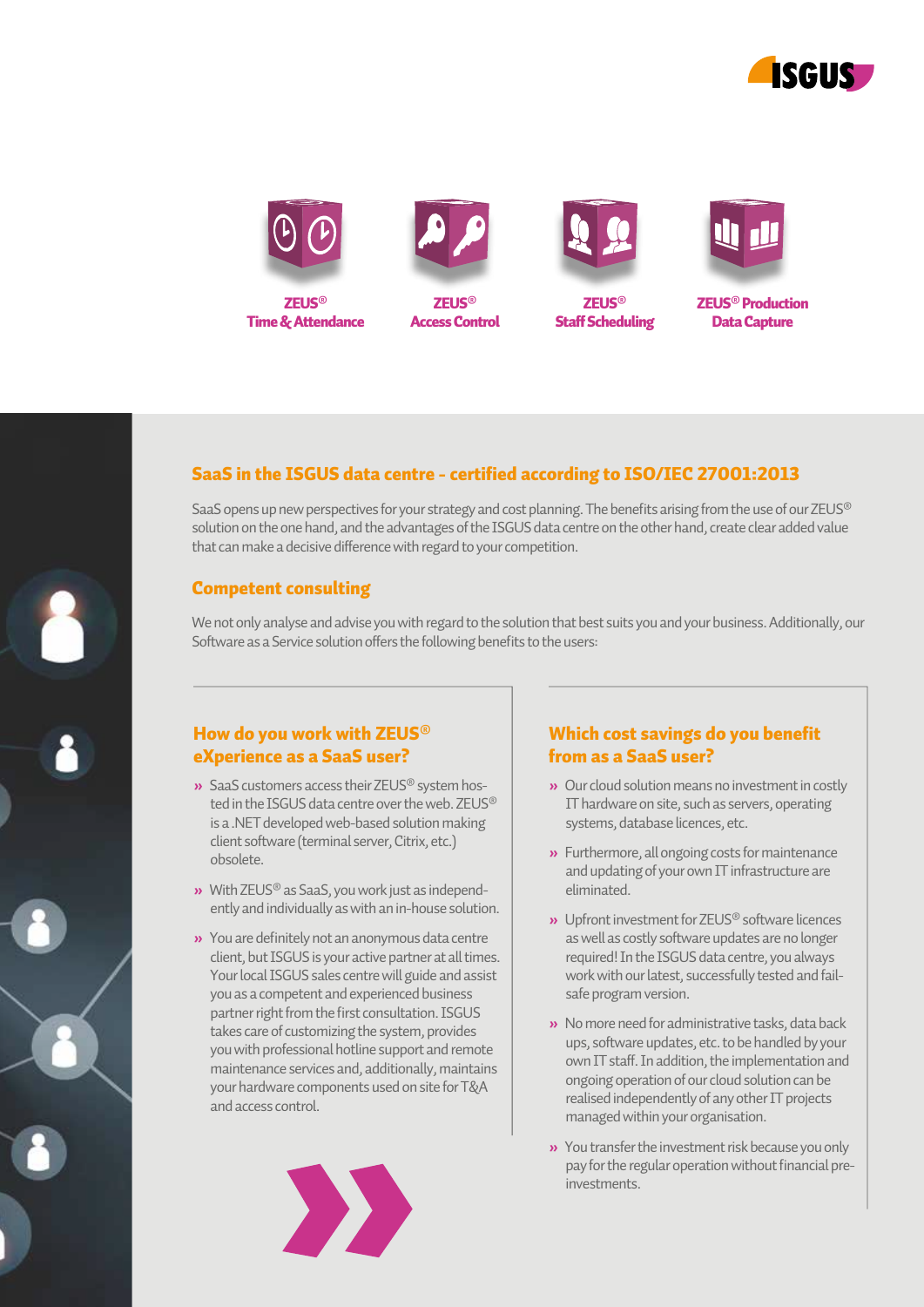## MAXIMUM SECURITY I **AND AVAILABILITY**<br>FOR YOUR PERSONAL DATA

#### THE AVAILABILITY OF THE CERTI-FIED ISGUS DATA CENTRE

With your ZEUS® SaaS solution (application and database), you fully benefit from a 24/7 system availability. In fact, the ISGUS data centre guarantees a high degree of availability of 99.5% which, undoubtedly, is above the availability usually achievable with on-premise solutions. This is possible due to the data centre virtualization and the use of a redundant, meshed switch architecture ensuring a high level of protection against failures.

As a SaaS customer, you can rely on clearly defined Service Level Agreements (SLA) with guaranteed response times. Furthermore, the ISGUS SaaS solution allows multinational customers to access their data worldwide from any browser at any time regardless of different time zones.

#### ZEUS**®** EXPERIENCE AND THE EU GDPR

ZEUS® eXperience fully complies with the EU GDPR regulations. Thus, for instance, it is possible to force the application of intensified password policies acc. to BSI standards. To encrypt communication between client and server, HTTPS is used as secure transmission protocol.

With ZEUS<sup>®</sup> you can easily create so-called "Modification history" reports providing evidence about whether and which data has been modified and/ or whether specific users have altered data. Furthermore, the EU GDPR requirement for pseudonymisation of database backups is implemented.

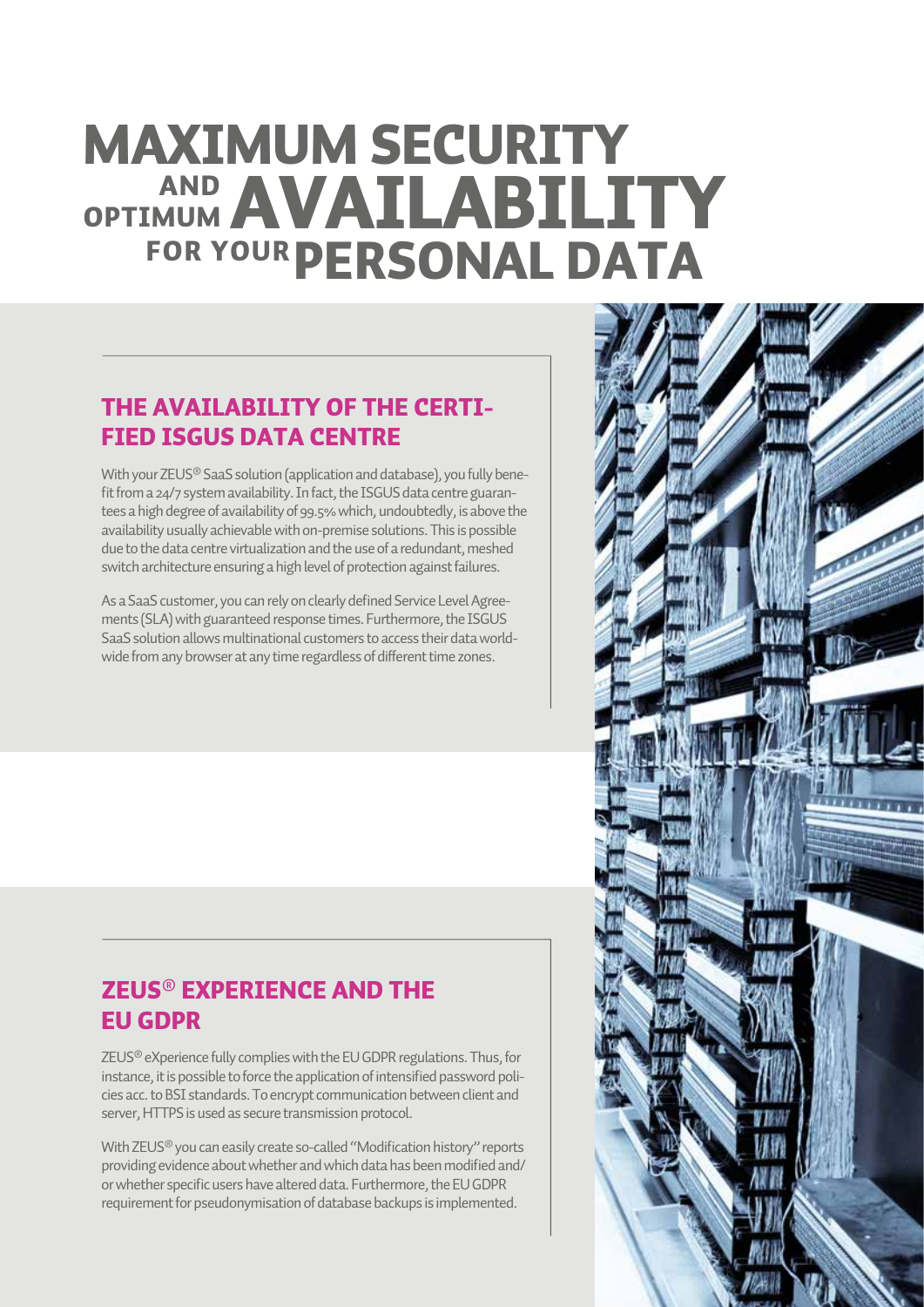



#### SECURITY AND DATA PROTECTION IN THE CERTIFIED ISGUS DATA **CENTRE**

The ISGUS data centre is located within our safe and secure company premises protected by a round-the-clock video monitoring and our "ZEUS® Access" control system. With security transponders, biometric recognition and PIN code request, the latter ensures highest security and, logs each access instance as well as possible access attempts.

#### Our data centre's safety concept is based on a distributed architecture and physically separated locations such as:

- **»** redundant structure of firewall systems
- **»** redundant structure of the internet connection via the main truck including latency optimisation and automatic fallback line
- **»** redundant structure of the server farm
- **»** active-active data centre
- **»** multi-stage backup strategy ("Backup to disk to tape")

Professional data centre operation in line with the BSI standards (German Federal Office for Information Security) ensures optimum data backup, data protection and IT security.

#### THE ISGUS DATA CENTRE COMPLIES WITH:

- » ISO/IEC 27001:2013 certification
- » fire protection F9o (DIN 4102) while observing the limit values, that is 70°C and a rel. humidity <85% over 30 minutes
- » intrusion protection WK II (EN 1627)
- » protection against dust and water jets IP 56 (EN 60529)
- » protection against flue gases (DIN 18095)